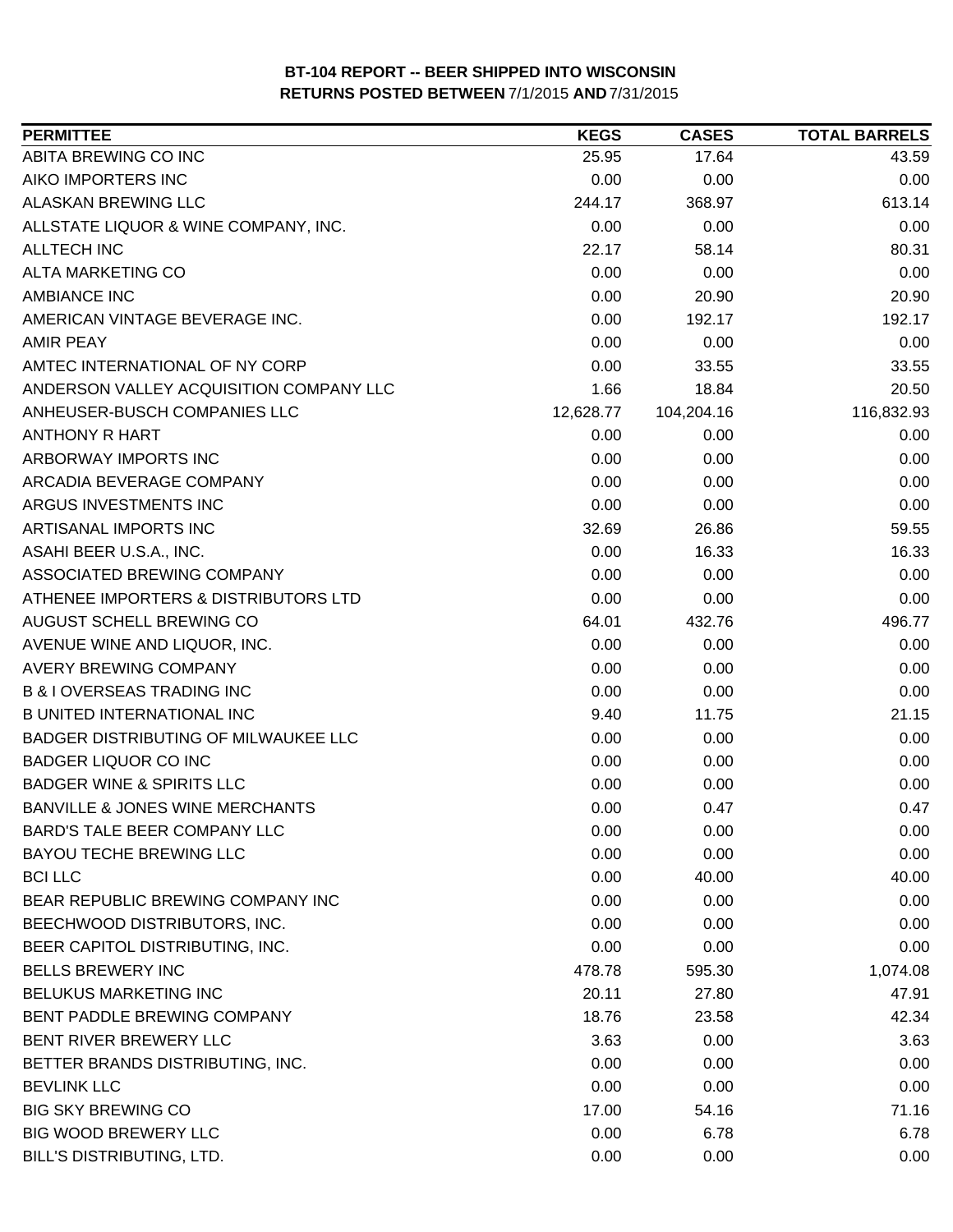| <b>PERMITTEE</b>                     | <b>KEGS</b> | <b>CASES</b> | <b>TOTAL BARRELS</b> |
|--------------------------------------|-------------|--------------|----------------------|
| <b>BINDING BRAUEREI USA INC</b>      | 61.35       | 157.11       | 218.46               |
| <b>BOSTON BEER CORPORATION</b>       | 573.84      | 3,200.22     | 3,774.06             |
| <b>BOULDER BEER INC</b>              | 0.00        | 0.00         | 0.00                 |
| BRAU BROTHERS BREWING COMPANY, LLC   | 0.00        | 0.00         | 0.00                 |
| BRECKENRIDGE BREWERY LLC             | 0.00        | 0.00         | 0.00                 |
| BRECKENRIDGE BREWERY OF COLORADO LLC | 13.00       | 20.90        | 33.90                |
| <b>BRIAN EWING</b>                   | 17.30       | 32.22        | 49.52                |
| <b>BROWN-FORMAN CORPORATION</b>      | 0.00        | 250.18       | 250.18               |
| <b>BURNING BROTHERS BREWING LLC</b>  | 0.00        | 0.00         | 0.00                 |
| C.J.W., INC.                         | 0.00        | 0.00         | 0.00                 |
| CANAL STREET BREWING CO LLC          | 103.60      | 450.69       | 554.29               |
| CAPITOL-HUSTING COMPANY, INC.        | 0.00        | 0.00         | 0.00                 |
| <b>CAROLE MINOGUE</b>                | 0.00        | 0.00         | 0.00                 |
| CARRIAGE HOUSE IMPORTS, LTD.         | 0.00        | 8.32         | 8.32                 |
| CASTLE DANGER BREWING CO LLC         | 0.00        | 5.59         | 5.59                 |
| CENTRAL BEER DISTRIBUTORS, INC.      | 0.00        | 0.00         | 0.00                 |
| CENTRAL BEER IMPORT & EXPORT INC     | 0.00        | 0.00         | 0.00                 |
| CHAS A BERNICK INC                   | 1.18        | 2.30         | 3.48                 |
| CHATHAM IMPORTS INC                  | 0.00        | 0.00         | 0.00                 |
| <b>CISCO BREWERS INC</b>             | 0.00        | 0.00         | 0.00                 |
| COLD SPRING BREWING COMPANY          | 0.00        | 0.00         | 0.00                 |
| <b>COMEBACK BREWING INC</b>          | 0.00        | 0.00         | 0.00                 |
| CORONADO BREWING COMPANY INC         | 0.00        | 0.00         | 0.00                 |
| CRAFT BREW ALLIANCE INC              | 0.00        | 0.00         | 0.00                 |
| <b>CROWN IMPORTS LLC</b>             | 0.00        | 15,509.88    | 15,509.88            |
| D&V INTERNATIONAL INC                | 0.00        | 0.00         | 0.00                 |
| DEAN DISTRIBUTING, INC.              | 0.00        | 0.00         | 0.00                 |
| DEAN DISTRIBUTING, INC.              | 0.00        | 0.00         | 0.00                 |
| DESCHUTES BREWERY INC                | 144.95      | 241.86       | 386.81               |
| DESTIHL HOLDINGS LLC                 | 5.67        | 21.77        | 27.44                |
| DETROIT RIVERTOWN BREWING LLC        | 11.67       | 10.45        | 22.12                |
| <b>DIAGEO - GUINNESS USA INC.</b>    | 746.42      | 3,113.48     | 3,859.90             |
| DISCOUNT LIQUOR, INC.                | 0.00        | 0.00         | 0.00                 |
| DOANE DISTRIBUTING, INC.             | 0.00        | 0.00         | 0.00                 |
| DOGFISH HEAD CRAFT BREWERY INC       | 167.97      | 160.45       | 328.42               |
| DOLCE BEVERAGE GROUP LLC             | 0.00        | 0.00         | 0.00                 |
| <b>DOYNA LTD</b>                     | 0.00        | 0.00         | 0.00                 |
| DUVEL MOORTGAT USA LTD               | 13.61       | 19.09        | 32.70                |
| E & J GALLO WINERY                   | 0.00        | 184.55       | 184.55               |
| EASTERN LIQUORS USA INC              | 0.00        | 0.00         | 0.00                 |
| EINSTOK BEER COMPANY LP              | 0.00        | 0.00         | 0.00                 |
| EL DORADO BEVERAGE CO                | 0.00        | 9.72         | 9.72                 |
| EPIC BREWING COMPANY LLC             | 28.50       | 38.93        | 67.43                |
| EPIC BREWING COMPANY LLC             | 0.00        | 0.00         | 0.00                 |
| <b>EUROBREW INC</b>                  | 0.00        | 4.08         | 4.08                 |
|                                      |             |              |                      |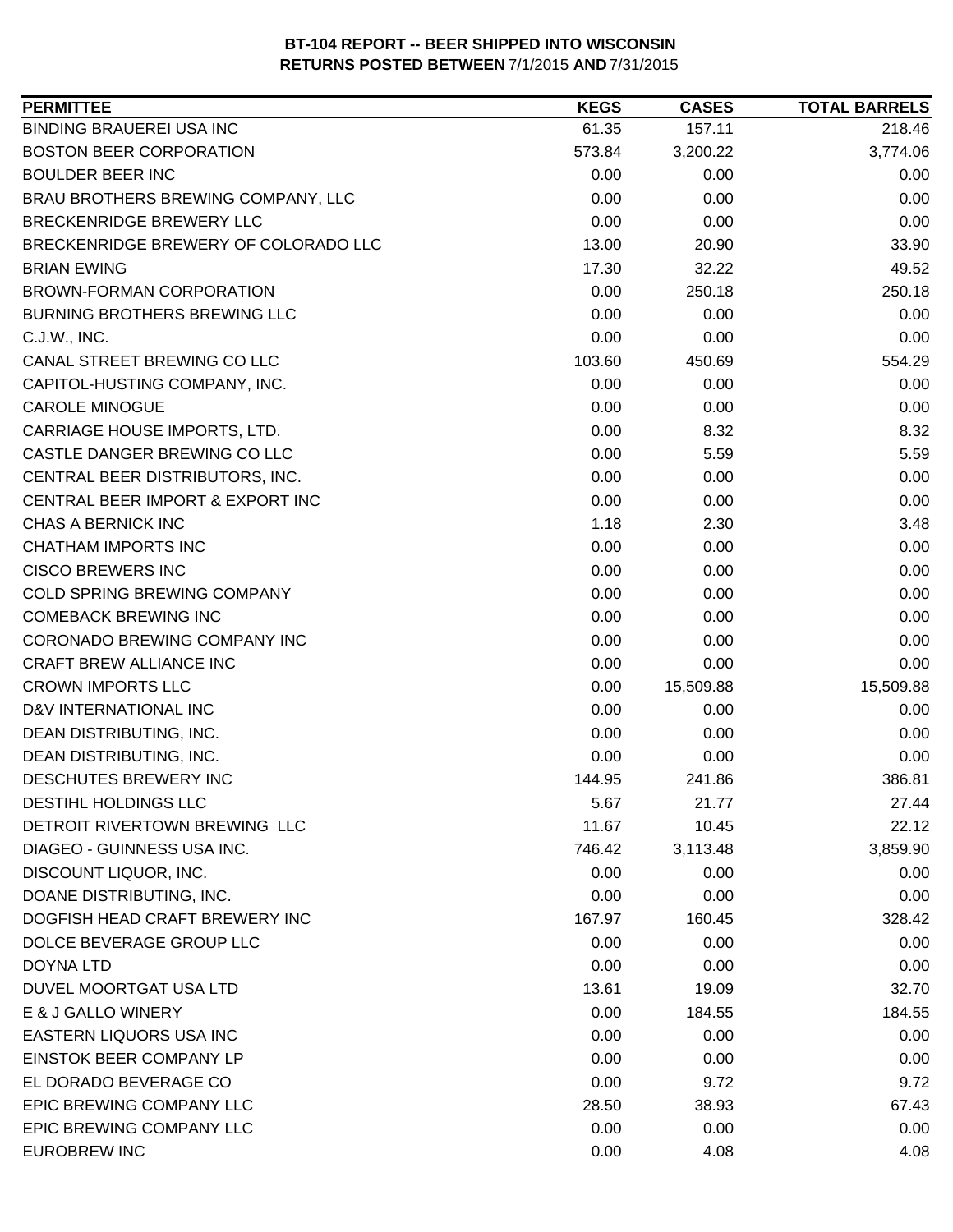| FABIANO BROTHERS - WISCONSIN LLC<br>0.00<br>0.00<br>0.00<br>FINCH'S BEER COMPANY LLC<br>0.00<br>0.00<br>0.00<br>FIRESTONE WALKER LLC<br>0.00<br>0.00<br>0.00<br>FLANIGAN DISTRIBUTING OF DOOR COUNTY, INC.<br>0.00<br>0.00<br>0.00<br>0.66<br>FLAT EARTH HOLDINGS LLC<br>0.00<br>0.66<br>FLYING DOG BREWERY LLLP<br>0.00<br>0.00<br>0.00<br>FOUR SEASONS BEER DISTRIBUTORS INC<br>0.00<br>0.00<br>0.00<br>FOUR SIDES IMPORT COMPANY<br>0.00<br>0.00<br>0.00<br>FRANK BEER DISTRIBUTORS, INC.<br>0.00<br>0.00<br>0.00<br>FRANK BEER SOUTH LLC<br>0.00<br>0.00<br>0.00<br>FRANK LIQUOR COMPANY, INC.<br>0.00<br>0.00<br>0.00<br>FRANK LIQUORS OF LA CROSSE, INC.<br>0.00<br>0.00<br>0.00<br>0.00<br>0.00<br><b>FRANKENMUTH BREWING COMPANY</b><br>0.00<br>FRED R KARM JR<br>0.00<br>0.00<br>0.00<br>FULTON STREET BREWERY LLC<br>0.00<br>0.00<br>0.00<br><b>G K SKAGGS INC</b><br>0.00<br>0.00<br>0.00<br><b>GARY'S CORPORATION OF OAK CREEK</b><br>0.00<br>0.00<br>0.00<br>0.00<br>GB SALES MILWAUKEE, INC.<br>0.00<br>0.00<br>GELOSO BEVERAGE GROUP LLC<br>0.00<br>0.00<br>0.00<br>GENERAL BEER DISTRIBUTORS CO.<br>0.00<br>0.00<br>0.00<br>GENERAL BEER-NORTHEAST INC<br>0.00<br>0.00<br>0.00<br>GENERAL BEER-NORTHEAST INC<br>0.00<br>0.00<br>0.00<br>GENERAL BEER-NORTHWEST, INC.<br>0.00<br>0.00<br>0.00<br>GENERAL BEER-NORTHWEST, INC.<br>0.00<br>0.00<br>0.00<br>0.00<br>0.00<br>0.00<br>GENERAL BEVERAGE SALES CO- OSHKOSH<br>GENERAL BEVERAGE SALES CO.<br>0.00<br>0.00<br>0.00<br>GENERAL BEVERAGE SALES CO.- MILWAUKEE<br>0.00<br>0.00<br>0.00<br><b>GFBC INC</b><br>208.74<br>159.57<br>49.17<br>0.00<br>0.00<br>0.00<br><b>GLOBAL VILLAGE IMPORTS LLC</b><br><b>GREGORY S HARDMAN</b><br>0.00<br>0.00<br>0.00<br><b>GTBC LLC</b><br>0.00<br>0.00<br>0.00<br>H C FOODS CO LTD<br>0.00<br>0.00<br>0.00<br><b>HALES ALES LTD</b><br>0.00<br>4.99<br>4.99<br>HARVEST MOON BREWING LLP<br>0.00<br>5.52<br>5.52<br>HEINEKEN USA INCORPORATED<br>271.10<br>5,518.60<br>5,247.50<br>HENDRICKS BEVERAGE, INC.<br>0.00<br>0.00<br>0.00<br>HIGH COUNTRY BREWERY INC<br>0.00<br>9.85<br>9.85<br>HOME BREW MART INC<br>103.48<br>28.00<br>75.48<br><b>ILLYRIAN IMPORT INC</b><br>0.00<br>0.00<br>0.00<br><b>INDEED BREWING COMPANY LLC</b><br>0.50<br>3.48<br>3.98<br><b>INDIAN PEAKS BREWING COMPANY</b><br>0.00<br>0.00<br>0.00<br>INDIAN RIVER BEVERAGE CORPORATION<br>0.00<br>0.00<br>0.00<br>INDIAN WELLS BREWING CO LLC<br>0.00<br>0.00<br>0.00<br><b>IRL, INCORPORATED</b><br>0.00<br>0.00<br>0.00<br><b>JASON MARKKULA</b><br>0.00<br>0.00<br>0.00 | <b>PERMITTEE</b> | <b>KEGS</b> | <b>CASES</b> | <b>TOTAL BARRELS</b> |
|------------------------------------------------------------------------------------------------------------------------------------------------------------------------------------------------------------------------------------------------------------------------------------------------------------------------------------------------------------------------------------------------------------------------------------------------------------------------------------------------------------------------------------------------------------------------------------------------------------------------------------------------------------------------------------------------------------------------------------------------------------------------------------------------------------------------------------------------------------------------------------------------------------------------------------------------------------------------------------------------------------------------------------------------------------------------------------------------------------------------------------------------------------------------------------------------------------------------------------------------------------------------------------------------------------------------------------------------------------------------------------------------------------------------------------------------------------------------------------------------------------------------------------------------------------------------------------------------------------------------------------------------------------------------------------------------------------------------------------------------------------------------------------------------------------------------------------------------------------------------------------------------------------------------------------------------------------------------------------------------------------------------------------------------------------------------------------------------------------------------------------------------------------------------------------------------------------------------------------------------------------------------------------------------------------------------------------------------------------------------------------------------------------------------------------------------------------------------------------------------------------------------------------------------------------|------------------|-------------|--------------|----------------------|
|                                                                                                                                                                                                                                                                                                                                                                                                                                                                                                                                                                                                                                                                                                                                                                                                                                                                                                                                                                                                                                                                                                                                                                                                                                                                                                                                                                                                                                                                                                                                                                                                                                                                                                                                                                                                                                                                                                                                                                                                                                                                                                                                                                                                                                                                                                                                                                                                                                                                                                                                                            |                  |             |              |                      |
|                                                                                                                                                                                                                                                                                                                                                                                                                                                                                                                                                                                                                                                                                                                                                                                                                                                                                                                                                                                                                                                                                                                                                                                                                                                                                                                                                                                                                                                                                                                                                                                                                                                                                                                                                                                                                                                                                                                                                                                                                                                                                                                                                                                                                                                                                                                                                                                                                                                                                                                                                            |                  |             |              |                      |
|                                                                                                                                                                                                                                                                                                                                                                                                                                                                                                                                                                                                                                                                                                                                                                                                                                                                                                                                                                                                                                                                                                                                                                                                                                                                                                                                                                                                                                                                                                                                                                                                                                                                                                                                                                                                                                                                                                                                                                                                                                                                                                                                                                                                                                                                                                                                                                                                                                                                                                                                                            |                  |             |              |                      |
|                                                                                                                                                                                                                                                                                                                                                                                                                                                                                                                                                                                                                                                                                                                                                                                                                                                                                                                                                                                                                                                                                                                                                                                                                                                                                                                                                                                                                                                                                                                                                                                                                                                                                                                                                                                                                                                                                                                                                                                                                                                                                                                                                                                                                                                                                                                                                                                                                                                                                                                                                            |                  |             |              |                      |
|                                                                                                                                                                                                                                                                                                                                                                                                                                                                                                                                                                                                                                                                                                                                                                                                                                                                                                                                                                                                                                                                                                                                                                                                                                                                                                                                                                                                                                                                                                                                                                                                                                                                                                                                                                                                                                                                                                                                                                                                                                                                                                                                                                                                                                                                                                                                                                                                                                                                                                                                                            |                  |             |              |                      |
|                                                                                                                                                                                                                                                                                                                                                                                                                                                                                                                                                                                                                                                                                                                                                                                                                                                                                                                                                                                                                                                                                                                                                                                                                                                                                                                                                                                                                                                                                                                                                                                                                                                                                                                                                                                                                                                                                                                                                                                                                                                                                                                                                                                                                                                                                                                                                                                                                                                                                                                                                            |                  |             |              |                      |
|                                                                                                                                                                                                                                                                                                                                                                                                                                                                                                                                                                                                                                                                                                                                                                                                                                                                                                                                                                                                                                                                                                                                                                                                                                                                                                                                                                                                                                                                                                                                                                                                                                                                                                                                                                                                                                                                                                                                                                                                                                                                                                                                                                                                                                                                                                                                                                                                                                                                                                                                                            |                  |             |              |                      |
|                                                                                                                                                                                                                                                                                                                                                                                                                                                                                                                                                                                                                                                                                                                                                                                                                                                                                                                                                                                                                                                                                                                                                                                                                                                                                                                                                                                                                                                                                                                                                                                                                                                                                                                                                                                                                                                                                                                                                                                                                                                                                                                                                                                                                                                                                                                                                                                                                                                                                                                                                            |                  |             |              |                      |
|                                                                                                                                                                                                                                                                                                                                                                                                                                                                                                                                                                                                                                                                                                                                                                                                                                                                                                                                                                                                                                                                                                                                                                                                                                                                                                                                                                                                                                                                                                                                                                                                                                                                                                                                                                                                                                                                                                                                                                                                                                                                                                                                                                                                                                                                                                                                                                                                                                                                                                                                                            |                  |             |              |                      |
|                                                                                                                                                                                                                                                                                                                                                                                                                                                                                                                                                                                                                                                                                                                                                                                                                                                                                                                                                                                                                                                                                                                                                                                                                                                                                                                                                                                                                                                                                                                                                                                                                                                                                                                                                                                                                                                                                                                                                                                                                                                                                                                                                                                                                                                                                                                                                                                                                                                                                                                                                            |                  |             |              |                      |
|                                                                                                                                                                                                                                                                                                                                                                                                                                                                                                                                                                                                                                                                                                                                                                                                                                                                                                                                                                                                                                                                                                                                                                                                                                                                                                                                                                                                                                                                                                                                                                                                                                                                                                                                                                                                                                                                                                                                                                                                                                                                                                                                                                                                                                                                                                                                                                                                                                                                                                                                                            |                  |             |              |                      |
|                                                                                                                                                                                                                                                                                                                                                                                                                                                                                                                                                                                                                                                                                                                                                                                                                                                                                                                                                                                                                                                                                                                                                                                                                                                                                                                                                                                                                                                                                                                                                                                                                                                                                                                                                                                                                                                                                                                                                                                                                                                                                                                                                                                                                                                                                                                                                                                                                                                                                                                                                            |                  |             |              |                      |
|                                                                                                                                                                                                                                                                                                                                                                                                                                                                                                                                                                                                                                                                                                                                                                                                                                                                                                                                                                                                                                                                                                                                                                                                                                                                                                                                                                                                                                                                                                                                                                                                                                                                                                                                                                                                                                                                                                                                                                                                                                                                                                                                                                                                                                                                                                                                                                                                                                                                                                                                                            |                  |             |              |                      |
|                                                                                                                                                                                                                                                                                                                                                                                                                                                                                                                                                                                                                                                                                                                                                                                                                                                                                                                                                                                                                                                                                                                                                                                                                                                                                                                                                                                                                                                                                                                                                                                                                                                                                                                                                                                                                                                                                                                                                                                                                                                                                                                                                                                                                                                                                                                                                                                                                                                                                                                                                            |                  |             |              |                      |
|                                                                                                                                                                                                                                                                                                                                                                                                                                                                                                                                                                                                                                                                                                                                                                                                                                                                                                                                                                                                                                                                                                                                                                                                                                                                                                                                                                                                                                                                                                                                                                                                                                                                                                                                                                                                                                                                                                                                                                                                                                                                                                                                                                                                                                                                                                                                                                                                                                                                                                                                                            |                  |             |              |                      |
|                                                                                                                                                                                                                                                                                                                                                                                                                                                                                                                                                                                                                                                                                                                                                                                                                                                                                                                                                                                                                                                                                                                                                                                                                                                                                                                                                                                                                                                                                                                                                                                                                                                                                                                                                                                                                                                                                                                                                                                                                                                                                                                                                                                                                                                                                                                                                                                                                                                                                                                                                            |                  |             |              |                      |
|                                                                                                                                                                                                                                                                                                                                                                                                                                                                                                                                                                                                                                                                                                                                                                                                                                                                                                                                                                                                                                                                                                                                                                                                                                                                                                                                                                                                                                                                                                                                                                                                                                                                                                                                                                                                                                                                                                                                                                                                                                                                                                                                                                                                                                                                                                                                                                                                                                                                                                                                                            |                  |             |              |                      |
|                                                                                                                                                                                                                                                                                                                                                                                                                                                                                                                                                                                                                                                                                                                                                                                                                                                                                                                                                                                                                                                                                                                                                                                                                                                                                                                                                                                                                                                                                                                                                                                                                                                                                                                                                                                                                                                                                                                                                                                                                                                                                                                                                                                                                                                                                                                                                                                                                                                                                                                                                            |                  |             |              |                      |
|                                                                                                                                                                                                                                                                                                                                                                                                                                                                                                                                                                                                                                                                                                                                                                                                                                                                                                                                                                                                                                                                                                                                                                                                                                                                                                                                                                                                                                                                                                                                                                                                                                                                                                                                                                                                                                                                                                                                                                                                                                                                                                                                                                                                                                                                                                                                                                                                                                                                                                                                                            |                  |             |              |                      |
|                                                                                                                                                                                                                                                                                                                                                                                                                                                                                                                                                                                                                                                                                                                                                                                                                                                                                                                                                                                                                                                                                                                                                                                                                                                                                                                                                                                                                                                                                                                                                                                                                                                                                                                                                                                                                                                                                                                                                                                                                                                                                                                                                                                                                                                                                                                                                                                                                                                                                                                                                            |                  |             |              |                      |
|                                                                                                                                                                                                                                                                                                                                                                                                                                                                                                                                                                                                                                                                                                                                                                                                                                                                                                                                                                                                                                                                                                                                                                                                                                                                                                                                                                                                                                                                                                                                                                                                                                                                                                                                                                                                                                                                                                                                                                                                                                                                                                                                                                                                                                                                                                                                                                                                                                                                                                                                                            |                  |             |              |                      |
|                                                                                                                                                                                                                                                                                                                                                                                                                                                                                                                                                                                                                                                                                                                                                                                                                                                                                                                                                                                                                                                                                                                                                                                                                                                                                                                                                                                                                                                                                                                                                                                                                                                                                                                                                                                                                                                                                                                                                                                                                                                                                                                                                                                                                                                                                                                                                                                                                                                                                                                                                            |                  |             |              |                      |
|                                                                                                                                                                                                                                                                                                                                                                                                                                                                                                                                                                                                                                                                                                                                                                                                                                                                                                                                                                                                                                                                                                                                                                                                                                                                                                                                                                                                                                                                                                                                                                                                                                                                                                                                                                                                                                                                                                                                                                                                                                                                                                                                                                                                                                                                                                                                                                                                                                                                                                                                                            |                  |             |              |                      |
|                                                                                                                                                                                                                                                                                                                                                                                                                                                                                                                                                                                                                                                                                                                                                                                                                                                                                                                                                                                                                                                                                                                                                                                                                                                                                                                                                                                                                                                                                                                                                                                                                                                                                                                                                                                                                                                                                                                                                                                                                                                                                                                                                                                                                                                                                                                                                                                                                                                                                                                                                            |                  |             |              |                      |
|                                                                                                                                                                                                                                                                                                                                                                                                                                                                                                                                                                                                                                                                                                                                                                                                                                                                                                                                                                                                                                                                                                                                                                                                                                                                                                                                                                                                                                                                                                                                                                                                                                                                                                                                                                                                                                                                                                                                                                                                                                                                                                                                                                                                                                                                                                                                                                                                                                                                                                                                                            |                  |             |              |                      |
|                                                                                                                                                                                                                                                                                                                                                                                                                                                                                                                                                                                                                                                                                                                                                                                                                                                                                                                                                                                                                                                                                                                                                                                                                                                                                                                                                                                                                                                                                                                                                                                                                                                                                                                                                                                                                                                                                                                                                                                                                                                                                                                                                                                                                                                                                                                                                                                                                                                                                                                                                            |                  |             |              |                      |
|                                                                                                                                                                                                                                                                                                                                                                                                                                                                                                                                                                                                                                                                                                                                                                                                                                                                                                                                                                                                                                                                                                                                                                                                                                                                                                                                                                                                                                                                                                                                                                                                                                                                                                                                                                                                                                                                                                                                                                                                                                                                                                                                                                                                                                                                                                                                                                                                                                                                                                                                                            |                  |             |              |                      |
|                                                                                                                                                                                                                                                                                                                                                                                                                                                                                                                                                                                                                                                                                                                                                                                                                                                                                                                                                                                                                                                                                                                                                                                                                                                                                                                                                                                                                                                                                                                                                                                                                                                                                                                                                                                                                                                                                                                                                                                                                                                                                                                                                                                                                                                                                                                                                                                                                                                                                                                                                            |                  |             |              |                      |
|                                                                                                                                                                                                                                                                                                                                                                                                                                                                                                                                                                                                                                                                                                                                                                                                                                                                                                                                                                                                                                                                                                                                                                                                                                                                                                                                                                                                                                                                                                                                                                                                                                                                                                                                                                                                                                                                                                                                                                                                                                                                                                                                                                                                                                                                                                                                                                                                                                                                                                                                                            |                  |             |              |                      |
|                                                                                                                                                                                                                                                                                                                                                                                                                                                                                                                                                                                                                                                                                                                                                                                                                                                                                                                                                                                                                                                                                                                                                                                                                                                                                                                                                                                                                                                                                                                                                                                                                                                                                                                                                                                                                                                                                                                                                                                                                                                                                                                                                                                                                                                                                                                                                                                                                                                                                                                                                            |                  |             |              |                      |
|                                                                                                                                                                                                                                                                                                                                                                                                                                                                                                                                                                                                                                                                                                                                                                                                                                                                                                                                                                                                                                                                                                                                                                                                                                                                                                                                                                                                                                                                                                                                                                                                                                                                                                                                                                                                                                                                                                                                                                                                                                                                                                                                                                                                                                                                                                                                                                                                                                                                                                                                                            |                  |             |              |                      |
|                                                                                                                                                                                                                                                                                                                                                                                                                                                                                                                                                                                                                                                                                                                                                                                                                                                                                                                                                                                                                                                                                                                                                                                                                                                                                                                                                                                                                                                                                                                                                                                                                                                                                                                                                                                                                                                                                                                                                                                                                                                                                                                                                                                                                                                                                                                                                                                                                                                                                                                                                            |                  |             |              |                      |
|                                                                                                                                                                                                                                                                                                                                                                                                                                                                                                                                                                                                                                                                                                                                                                                                                                                                                                                                                                                                                                                                                                                                                                                                                                                                                                                                                                                                                                                                                                                                                                                                                                                                                                                                                                                                                                                                                                                                                                                                                                                                                                                                                                                                                                                                                                                                                                                                                                                                                                                                                            |                  |             |              |                      |
|                                                                                                                                                                                                                                                                                                                                                                                                                                                                                                                                                                                                                                                                                                                                                                                                                                                                                                                                                                                                                                                                                                                                                                                                                                                                                                                                                                                                                                                                                                                                                                                                                                                                                                                                                                                                                                                                                                                                                                                                                                                                                                                                                                                                                                                                                                                                                                                                                                                                                                                                                            |                  |             |              |                      |
|                                                                                                                                                                                                                                                                                                                                                                                                                                                                                                                                                                                                                                                                                                                                                                                                                                                                                                                                                                                                                                                                                                                                                                                                                                                                                                                                                                                                                                                                                                                                                                                                                                                                                                                                                                                                                                                                                                                                                                                                                                                                                                                                                                                                                                                                                                                                                                                                                                                                                                                                                            |                  |             |              |                      |
|                                                                                                                                                                                                                                                                                                                                                                                                                                                                                                                                                                                                                                                                                                                                                                                                                                                                                                                                                                                                                                                                                                                                                                                                                                                                                                                                                                                                                                                                                                                                                                                                                                                                                                                                                                                                                                                                                                                                                                                                                                                                                                                                                                                                                                                                                                                                                                                                                                                                                                                                                            |                  |             |              |                      |
|                                                                                                                                                                                                                                                                                                                                                                                                                                                                                                                                                                                                                                                                                                                                                                                                                                                                                                                                                                                                                                                                                                                                                                                                                                                                                                                                                                                                                                                                                                                                                                                                                                                                                                                                                                                                                                                                                                                                                                                                                                                                                                                                                                                                                                                                                                                                                                                                                                                                                                                                                            |                  |             |              |                      |
|                                                                                                                                                                                                                                                                                                                                                                                                                                                                                                                                                                                                                                                                                                                                                                                                                                                                                                                                                                                                                                                                                                                                                                                                                                                                                                                                                                                                                                                                                                                                                                                                                                                                                                                                                                                                                                                                                                                                                                                                                                                                                                                                                                                                                                                                                                                                                                                                                                                                                                                                                            |                  |             |              |                      |
|                                                                                                                                                                                                                                                                                                                                                                                                                                                                                                                                                                                                                                                                                                                                                                                                                                                                                                                                                                                                                                                                                                                                                                                                                                                                                                                                                                                                                                                                                                                                                                                                                                                                                                                                                                                                                                                                                                                                                                                                                                                                                                                                                                                                                                                                                                                                                                                                                                                                                                                                                            |                  |             |              |                      |
|                                                                                                                                                                                                                                                                                                                                                                                                                                                                                                                                                                                                                                                                                                                                                                                                                                                                                                                                                                                                                                                                                                                                                                                                                                                                                                                                                                                                                                                                                                                                                                                                                                                                                                                                                                                                                                                                                                                                                                                                                                                                                                                                                                                                                                                                                                                                                                                                                                                                                                                                                            |                  |             |              |                      |
|                                                                                                                                                                                                                                                                                                                                                                                                                                                                                                                                                                                                                                                                                                                                                                                                                                                                                                                                                                                                                                                                                                                                                                                                                                                                                                                                                                                                                                                                                                                                                                                                                                                                                                                                                                                                                                                                                                                                                                                                                                                                                                                                                                                                                                                                                                                                                                                                                                                                                                                                                            |                  |             |              |                      |
|                                                                                                                                                                                                                                                                                                                                                                                                                                                                                                                                                                                                                                                                                                                                                                                                                                                                                                                                                                                                                                                                                                                                                                                                                                                                                                                                                                                                                                                                                                                                                                                                                                                                                                                                                                                                                                                                                                                                                                                                                                                                                                                                                                                                                                                                                                                                                                                                                                                                                                                                                            |                  |             |              |                      |
|                                                                                                                                                                                                                                                                                                                                                                                                                                                                                                                                                                                                                                                                                                                                                                                                                                                                                                                                                                                                                                                                                                                                                                                                                                                                                                                                                                                                                                                                                                                                                                                                                                                                                                                                                                                                                                                                                                                                                                                                                                                                                                                                                                                                                                                                                                                                                                                                                                                                                                                                                            |                  |             |              |                      |
|                                                                                                                                                                                                                                                                                                                                                                                                                                                                                                                                                                                                                                                                                                                                                                                                                                                                                                                                                                                                                                                                                                                                                                                                                                                                                                                                                                                                                                                                                                                                                                                                                                                                                                                                                                                                                                                                                                                                                                                                                                                                                                                                                                                                                                                                                                                                                                                                                                                                                                                                                            |                  |             |              |                      |
|                                                                                                                                                                                                                                                                                                                                                                                                                                                                                                                                                                                                                                                                                                                                                                                                                                                                                                                                                                                                                                                                                                                                                                                                                                                                                                                                                                                                                                                                                                                                                                                                                                                                                                                                                                                                                                                                                                                                                                                                                                                                                                                                                                                                                                                                                                                                                                                                                                                                                                                                                            |                  |             |              |                      |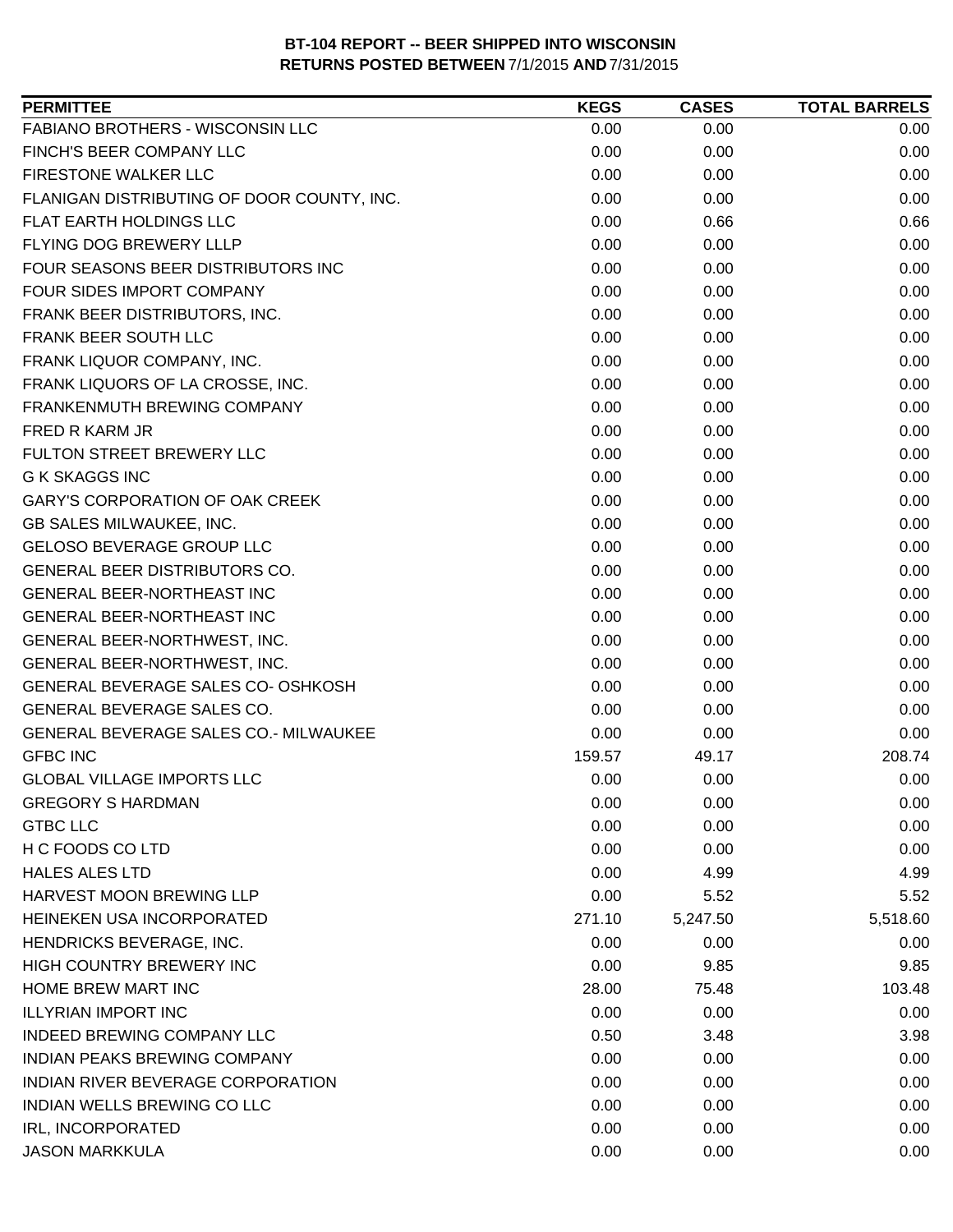| 0.00<br>0.00<br>0.00<br>0.00<br>0.00<br>0.00<br>0.00<br>0.00<br>0.00<br>0.00<br>0.00<br>0.00<br>0.00<br>0.00<br>0.00<br>0.00<br>0.00<br>0.00<br>0.00<br>7.26<br>7.26<br>0.00<br>0.00<br>0.00<br>0.00<br>0.00<br>0.00<br>100.71<br>46.50<br>54.21<br>0.00<br>0.00<br>0.00<br>0.00<br>0.00<br>0.00<br>0.00<br>0.00<br>0.00<br>0.00<br>0.00<br>0.00<br>82.33<br>3,432.33<br>3,514.66<br>888.47<br>432.00<br>456.47<br>4.67<br>10.06<br>5.39<br>0.00<br>0.00<br>0.00<br>0.00<br>0.00<br>0.00<br>0.00<br>0.00<br>0.00<br>0.00<br>0.00<br>0.00<br>3.33<br>4.44<br>7.77<br>5.16<br>8.30<br>3.14<br>12.83<br>25.89<br>13.06<br>216.48<br>180.92<br>35.56<br>0.00<br>0.00<br>0.00<br>0.00<br>0.00<br>0.00<br>10.06<br>19.87<br>29.93<br>MARK ANTHONY BRANDS INC<br>0.00<br>247.95<br>247.95<br>0.00<br>0.00<br>0.00<br>4.89<br>46.46<br>41.57<br>30.67<br>30.67<br>0.00<br>14.06<br>27.06<br>41.12<br>0.00<br>0.00<br>0.00<br>0.00<br>0.00<br>0.00<br>0.00<br>0.00<br>0.00<br>10,581.86<br>1,087.49<br>11,669.35<br>1,489.67<br>18,305.80<br>19,795.47<br>0.00<br>5.23<br>5.23<br>17.20<br>35.70<br>52.90<br>0.00<br>0.00<br>0.00<br>0.00<br>0.00<br>0.00<br>0.00<br>28.14<br>28.14<br>6.32<br>6.32<br>0.00 | <b>PERMITTEE</b>                      | <b>KEGS</b> | <b>CASES</b> | <b>TOTAL BARRELS</b> |
|----------------------------------------------------------------------------------------------------------------------------------------------------------------------------------------------------------------------------------------------------------------------------------------------------------------------------------------------------------------------------------------------------------------------------------------------------------------------------------------------------------------------------------------------------------------------------------------------------------------------------------------------------------------------------------------------------------------------------------------------------------------------------------------------------------------------------------------------------------------------------------------------------------------------------------------------------------------------------------------------------------------------------------------------------------------------------------------------------------------------------------------------------------------------------------------------------|---------------------------------------|-------------|--------------|----------------------|
|                                                                                                                                                                                                                                                                                                                                                                                                                                                                                                                                                                                                                                                                                                                                                                                                                                                                                                                                                                                                                                                                                                                                                                                                    | <b>JAW PROPERTIES LLC</b>             |             |              |                      |
|                                                                                                                                                                                                                                                                                                                                                                                                                                                                                                                                                                                                                                                                                                                                                                                                                                                                                                                                                                                                                                                                                                                                                                                                    | <b>JDZ INC</b>                        |             |              |                      |
|                                                                                                                                                                                                                                                                                                                                                                                                                                                                                                                                                                                                                                                                                                                                                                                                                                                                                                                                                                                                                                                                                                                                                                                                    | <b>JOHN J COLLETTI</b>                |             |              |                      |
|                                                                                                                                                                                                                                                                                                                                                                                                                                                                                                                                                                                                                                                                                                                                                                                                                                                                                                                                                                                                                                                                                                                                                                                                    | JOHNSON BROTHERS OF WISCONSIN INC     |             |              |                      |
|                                                                                                                                                                                                                                                                                                                                                                                                                                                                                                                                                                                                                                                                                                                                                                                                                                                                                                                                                                                                                                                                                                                                                                                                    | JOHNSON DISTRIBUTING, INC.            |             |              |                      |
|                                                                                                                                                                                                                                                                                                                                                                                                                                                                                                                                                                                                                                                                                                                                                                                                                                                                                                                                                                                                                                                                                                                                                                                                    | JOM WINE & SPIRITS INC                |             |              |                      |
|                                                                                                                                                                                                                                                                                                                                                                                                                                                                                                                                                                                                                                                                                                                                                                                                                                                                                                                                                                                                                                                                                                                                                                                                    | JOSEPH JAMES BREWING CO INC           |             |              |                      |
|                                                                                                                                                                                                                                                                                                                                                                                                                                                                                                                                                                                                                                                                                                                                                                                                                                                                                                                                                                                                                                                                                                                                                                                                    | <b>KAREN HOLTON</b>                   |             |              |                      |
|                                                                                                                                                                                                                                                                                                                                                                                                                                                                                                                                                                                                                                                                                                                                                                                                                                                                                                                                                                                                                                                                                                                                                                                                    | KAY BEER DISTRIBUTING, INC.           |             |              |                      |
|                                                                                                                                                                                                                                                                                                                                                                                                                                                                                                                                                                                                                                                                                                                                                                                                                                                                                                                                                                                                                                                                                                                                                                                                    | KEWEENAW BREWING CO LLC               |             |              |                      |
|                                                                                                                                                                                                                                                                                                                                                                                                                                                                                                                                                                                                                                                                                                                                                                                                                                                                                                                                                                                                                                                                                                                                                                                                    | KOJIMA & INTERNATIONAL ASSOCIATES INC |             |              |                      |
|                                                                                                                                                                                                                                                                                                                                                                                                                                                                                                                                                                                                                                                                                                                                                                                                                                                                                                                                                                                                                                                                                                                                                                                                    | <b>KROMBACHER USA LLC</b>             |             |              |                      |
|                                                                                                                                                                                                                                                                                                                                                                                                                                                                                                                                                                                                                                                                                                                                                                                                                                                                                                                                                                                                                                                                                                                                                                                                    | KYSELA PERE ET FILS LTD               |             |              |                      |
|                                                                                                                                                                                                                                                                                                                                                                                                                                                                                                                                                                                                                                                                                                                                                                                                                                                                                                                                                                                                                                                                                                                                                                                                    | LA CROSSE BEVERAGE LLC                |             |              |                      |
|                                                                                                                                                                                                                                                                                                                                                                                                                                                                                                                                                                                                                                                                                                                                                                                                                                                                                                                                                                                                                                                                                                                                                                                                    | LABATT USA OPERATING CO LLC           |             |              |                      |
|                                                                                                                                                                                                                                                                                                                                                                                                                                                                                                                                                                                                                                                                                                                                                                                                                                                                                                                                                                                                                                                                                                                                                                                                    | <b>LAGUNITAS BREWING CO</b>           |             |              |                      |
|                                                                                                                                                                                                                                                                                                                                                                                                                                                                                                                                                                                                                                                                                                                                                                                                                                                                                                                                                                                                                                                                                                                                                                                                    | LAKE SUPERIOR BREWING CO LLC          |             |              |                      |
|                                                                                                                                                                                                                                                                                                                                                                                                                                                                                                                                                                                                                                                                                                                                                                                                                                                                                                                                                                                                                                                                                                                                                                                                    | LARRY'S DISTRIBUTING CO., INC.        |             |              |                      |
|                                                                                                                                                                                                                                                                                                                                                                                                                                                                                                                                                                                                                                                                                                                                                                                                                                                                                                                                                                                                                                                                                                                                                                                                    | LEAMON MERCANTILE CO. CORP            |             |              |                      |
|                                                                                                                                                                                                                                                                                                                                                                                                                                                                                                                                                                                                                                                                                                                                                                                                                                                                                                                                                                                                                                                                                                                                                                                                    | LEE BEVERAGE OF WISCONSIN LLC         |             |              |                      |
|                                                                                                                                                                                                                                                                                                                                                                                                                                                                                                                                                                                                                                                                                                                                                                                                                                                                                                                                                                                                                                                                                                                                                                                                    | LEE BEVERAGE OF WISCONSIN LLC         |             |              |                      |
|                                                                                                                                                                                                                                                                                                                                                                                                                                                                                                                                                                                                                                                                                                                                                                                                                                                                                                                                                                                                                                                                                                                                                                                                    | LEFT COAST BREWING CO                 |             |              |                      |
|                                                                                                                                                                                                                                                                                                                                                                                                                                                                                                                                                                                                                                                                                                                                                                                                                                                                                                                                                                                                                                                                                                                                                                                                    | LENA BEVERAGE COMPANY                 |             |              |                      |
|                                                                                                                                                                                                                                                                                                                                                                                                                                                                                                                                                                                                                                                                                                                                                                                                                                                                                                                                                                                                                                                                                                                                                                                                    | LIFT BRIDGE BREWING TECHNOLOGIES LLC  |             |              |                      |
|                                                                                                                                                                                                                                                                                                                                                                                                                                                                                                                                                                                                                                                                                                                                                                                                                                                                                                                                                                                                                                                                                                                                                                                                    | LOUIS GLUNZ BEER INC                  |             |              |                      |
|                                                                                                                                                                                                                                                                                                                                                                                                                                                                                                                                                                                                                                                                                                                                                                                                                                                                                                                                                                                                                                                                                                                                                                                                    | <b>LUCID BREWING LLC</b>              |             |              |                      |
|                                                                                                                                                                                                                                                                                                                                                                                                                                                                                                                                                                                                                                                                                                                                                                                                                                                                                                                                                                                                                                                                                                                                                                                                    | MAD RIVER BREWING COMPANY INC         |             |              |                      |
|                                                                                                                                                                                                                                                                                                                                                                                                                                                                                                                                                                                                                                                                                                                                                                                                                                                                                                                                                                                                                                                                                                                                                                                                    | MANNEKEN-BRUSSEL IMPORTS INC          |             |              |                      |
|                                                                                                                                                                                                                                                                                                                                                                                                                                                                                                                                                                                                                                                                                                                                                                                                                                                                                                                                                                                                                                                                                                                                                                                                    |                                       |             |              |                      |
|                                                                                                                                                                                                                                                                                                                                                                                                                                                                                                                                                                                                                                                                                                                                                                                                                                                                                                                                                                                                                                                                                                                                                                                                    | MATT BREWING CO INC                   |             |              |                      |
|                                                                                                                                                                                                                                                                                                                                                                                                                                                                                                                                                                                                                                                                                                                                                                                                                                                                                                                                                                                                                                                                                                                                                                                                    | MERCHANT DU VIN CORPORATION           |             |              |                      |
|                                                                                                                                                                                                                                                                                                                                                                                                                                                                                                                                                                                                                                                                                                                                                                                                                                                                                                                                                                                                                                                                                                                                                                                                    | METROPOLITAN BREWING LLC              |             |              |                      |
|                                                                                                                                                                                                                                                                                                                                                                                                                                                                                                                                                                                                                                                                                                                                                                                                                                                                                                                                                                                                                                                                                                                                                                                                    | <b>MHW LTD</b>                        |             |              |                      |
|                                                                                                                                                                                                                                                                                                                                                                                                                                                                                                                                                                                                                                                                                                                                                                                                                                                                                                                                                                                                                                                                                                                                                                                                    | MICHAUD DISTRIBUTING INC              |             |              |                      |
|                                                                                                                                                                                                                                                                                                                                                                                                                                                                                                                                                                                                                                                                                                                                                                                                                                                                                                                                                                                                                                                                                                                                                                                                    | MID-WISCONSIN BEVERAGE, INC.          |             |              |                      |
|                                                                                                                                                                                                                                                                                                                                                                                                                                                                                                                                                                                                                                                                                                                                                                                                                                                                                                                                                                                                                                                                                                                                                                                                    | MILLER BEER OF THE NORTHWOODS, INC.   |             |              |                      |
|                                                                                                                                                                                                                                                                                                                                                                                                                                                                                                                                                                                                                                                                                                                                                                                                                                                                                                                                                                                                                                                                                                                                                                                                    | MILLERCOORS LLC                       |             |              |                      |
|                                                                                                                                                                                                                                                                                                                                                                                                                                                                                                                                                                                                                                                                                                                                                                                                                                                                                                                                                                                                                                                                                                                                                                                                    | <b>MILLERCOORS LLC</b>                |             |              |                      |
|                                                                                                                                                                                                                                                                                                                                                                                                                                                                                                                                                                                                                                                                                                                                                                                                                                                                                                                                                                                                                                                                                                                                                                                                    | MILLSTREAM INVESTMENTS INC            |             |              |                      |
|                                                                                                                                                                                                                                                                                                                                                                                                                                                                                                                                                                                                                                                                                                                                                                                                                                                                                                                                                                                                                                                                                                                                                                                                    | MOR-DALL ENTERPRISES INC.             |             |              |                      |
|                                                                                                                                                                                                                                                                                                                                                                                                                                                                                                                                                                                                                                                                                                                                                                                                                                                                                                                                                                                                                                                                                                                                                                                                    | <b>MORGAN IMPORTS LLC</b>             |             |              |                      |
|                                                                                                                                                                                                                                                                                                                                                                                                                                                                                                                                                                                                                                                                                                                                                                                                                                                                                                                                                                                                                                                                                                                                                                                                    | MOTHER LODE BREWING LLC               |             |              |                      |
|                                                                                                                                                                                                                                                                                                                                                                                                                                                                                                                                                                                                                                                                                                                                                                                                                                                                                                                                                                                                                                                                                                                                                                                                    | MOUNTAINEER HOLDINGS LLC              |             |              |                      |
|                                                                                                                                                                                                                                                                                                                                                                                                                                                                                                                                                                                                                                                                                                                                                                                                                                                                                                                                                                                                                                                                                                                                                                                                    | <b>MOYLANS BREWING CO LTD</b>         |             |              |                      |
| 0.00<br>0.00<br>0.00                                                                                                                                                                                                                                                                                                                                                                                                                                                                                                                                                                                                                                                                                                                                                                                                                                                                                                                                                                                                                                                                                                                                                                               | MUTUAL WHOLESALE LIQUOR INC           |             |              |                      |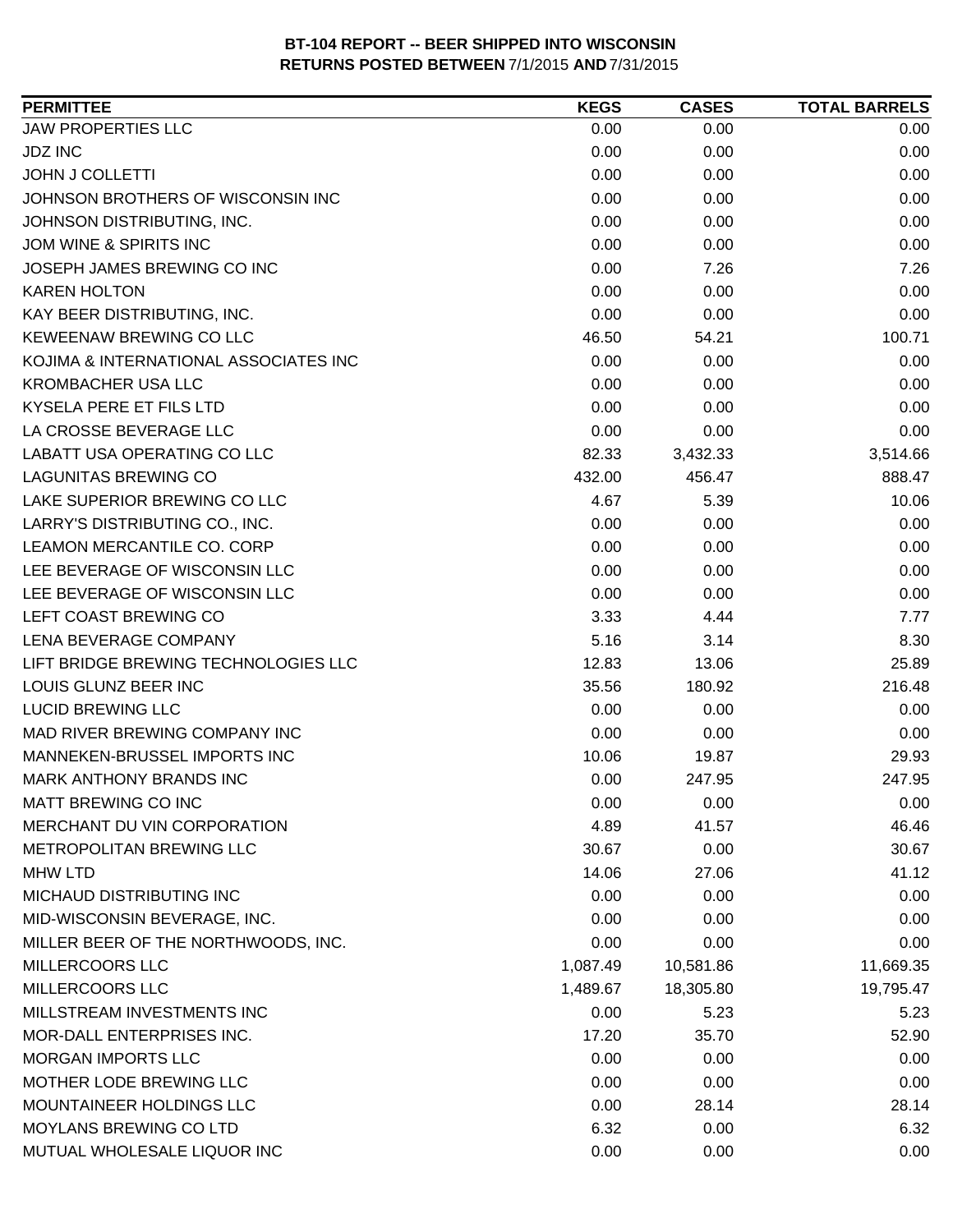| <b>PERMITTEE</b>                     | <b>KEGS</b> | <b>CASES</b> | <b>TOTAL BARRELS</b> |
|--------------------------------------|-------------|--------------|----------------------|
| NDC SYSTEMS LP                       | 86.11       | 0.00         | 86.11                |
| NEBRASKA BREWING CO INC              | 0.83        | 10.16        | 10.99                |
| NEEDHAM DISTRIBUTING CO., INC.       | 0.00        | 0.00         | 0.00                 |
| NEW BELGIUM BREWING COMPANY INC      | 570.34      | 1,644.08     | 2,214.42             |
| NEW HOLLAND BREWING CO LLC           | 24.18       | 58.35        | 82.53                |
| NEW PLANET BEER COMPANY              | 0.00        | 0.00         | 0.00                 |
| NOELKE DISTRIBUTORS, INC.            | 0.00        | 0.00         | 0.00                 |
| NORTH COAST BREWING CO INC           | 13.83       | 30.76        | 44.59                |
| NORTHWEST BEVERAGES, INC.            | 0.00        | 0.00         | 0.00                 |
| NOUVEAU VENTURES LLC                 | 0.00        | 0.00         | 0.00                 |
| ONION PUB & BREWERY INC              | 0.00        | 0.00         | 0.00                 |
| OREGON BREWING COMPANY INC           | 13.63       | 14.40        | 28.03                |
| OTT SCHWEITZER DISTRIBUTORSHIP, INC. | 0.00        | 0.00         | 0.00                 |
| PABST BREWING COMPANY                | 2,148.84    | 0.00         | 2,148.84             |
| PAMPA BEVERAGES LLC                  | 0.00        | 0.00         | 0.00                 |
| PARADOX BEER COMPANY INC             | 0.00        | 10.22        | 10.22                |
| PARK RIDGE DISTRIBUTING, INC.        | 0.00        | 0.00         | 0.00                 |
| PATERNO IMPORTS LTD                  | 0.00        | 0.00         | 0.00                 |
| PAULANER USA LLC                     | 200.98      | 305.86       | 506.84               |
| PEAK ORGANIC BREWING CO LLC          | 0.00        | 0.00         | 0.00                 |
| PEHLER DISTRIBUTING, INC.            | 0.00        | 0.00         | 0.00                 |
| PERENNIAL PARTNERS LLC               | 3.84        | 3.84         | 7.68                 |
| PETER M MESROBIAN                    | 0.00        | 0.00         | 0.00                 |
| PHIL KNUTSEN                         | 8.00        | 16.00        | 24.00                |
| PHILLIPS WINE COMPANY                | 0.00        | 0.00         | 0.00                 |
| PRO-LIQUITECH LLC                    | 0.00        | 0.00         | 0.00                 |
| RANGE BEVERAGE, INCORPORATED         | 0.00        | 0.00         | 0.00                 |
| RATAS WHOLESALE LIQUOR COMPANY       | 0.00        | 0.00         | 0.00                 |
| <b>RAVEN BRANDS INC</b>              | 0.00        | 0.00         | 0.00                 |
| <b>REINHARD PUCHERT</b>              | 0.00        | 0.00         | 0.00                 |
| RICHARD D KATECHIS                   | 41.50       | 232.98       | 274.48               |
| RIVER CITY DISTRIBUTING CO., INC.    | 0.00        | 0.00         | 0.00                 |
| ROCLAND WINE IMPORTS                 | 0.00        | 0.00         | 0.00                 |
| ROZANE B ZAMBRANO                    | 0.00        | 0.00         | 0.00                 |
| S & H INDEPENDENT PREMIUM BRANDS LLC | 276.11      | 69.14        | 345.25               |
| S. & S. DISTRIBUTING, INC.           | 0.00        | 0.00         | 0.00                 |
| S. & S. DISTRIBUTING, INC.           | 0.00        | 0.00         | 0.00                 |
| SABEMOS BEVERAGES LLC                | 0.00        | 13.23        | 13.23                |
| SAPPORO USA INC                      | 6.80        | 17.37        | 24.17                |
| SARATOGA LIQUOR CO., INC.            | 0.00        | 0.00         | 0.00                 |
| SAUGATUCK BREWING COMPANY INC        | 8.05        | 11.62        | 19.67                |
| SCHNEIDER DISTRIBUTING CO., INC.     | 0.00        | 0.00         | 0.00                 |
| SCUTTLEBUTT BREWING CO LLC           | 0.00        | 14.00        | 14.00                |
| <b>SHANE WELCH</b>                   | 0.00        | 54.14        | 54.14                |
| SHELTON BROTHERS INC                 | 9.62        | 21.71        | 31.33                |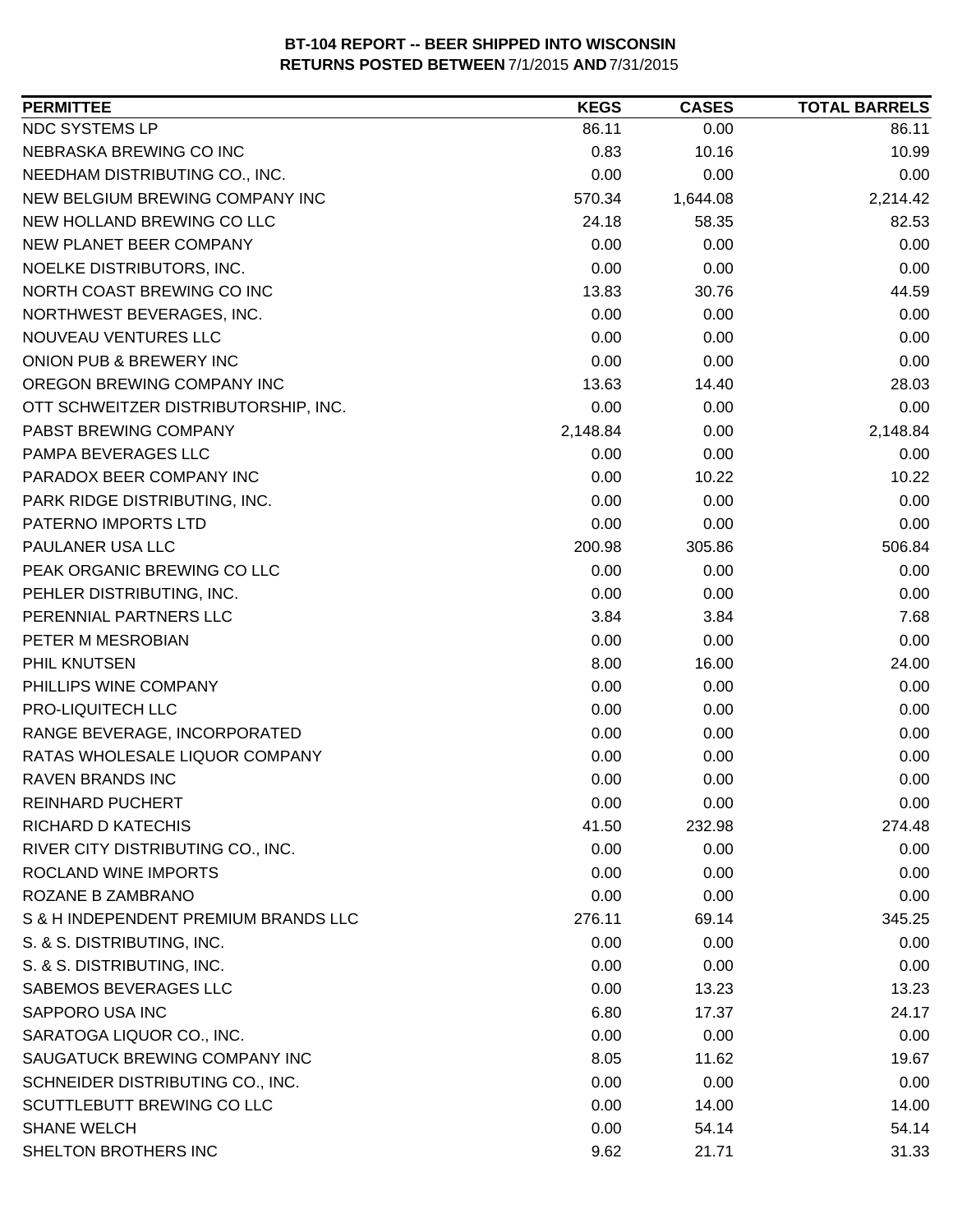| <b>PERMITTEE</b>                             | <b>KEGS</b> | <b>CASES</b> | <b>TOTAL BARRELS</b> |
|----------------------------------------------|-------------|--------------|----------------------|
| <b>SHORTS BREWING COMPANY</b>                | 0.00        | 0.00         | 0.00                 |
| SIERRA NEVADA BREWING COMPANY                | 67.42       | 1,026.74     | 1,094.16             |
| SINGHA NORTH AMERICA INC                     | 0.00        | 0.00         | 0.00                 |
| SMUTTYNOSE BREWING CO INC                    | 10.00       | 10.16        | 20.16                |
| SOLEMN OATH BREWERY LLC                      | 0.00        | 0.00         | 0.00                 |
| SOUTHERN TIER BREWING COMPANY II LLC         | 79.22       | 52.91        | 132.13               |
| <b>SRB OPERATIONS LLC</b>                    | 0.00        | 10.16        | 10.16                |
| ST KILLIAN IMPORTING CO INC                  | 38.33       | 170.08       | 208.41               |
| STANLEY STAWSKI DIST CO INC                  | 0.00        | 38.13        | 38.13                |
| SUMMIT BREWING COMPANY                       | 208.35      | 541.81       | 750.16               |
| SUPERIOR BEVERAGES LLC                       | 0.00        | 0.00         | 0.00                 |
| <b>SURLY BREWING COMPANY</b>                 | 252.66      | 908.19       | 1,160.85             |
| <b>SYLWESTER KOLAKOWSKI</b>                  | 0.00        | 30.55        | 30.55                |
| TABLEBLUFF BREWING CO INC                    | 0.00        | 0.00         | 0.00                 |
| TALLGRASS BREWING COMPANY INC                | 30.39       | 95.80        | 126.19               |
| THE BRUERY LLC                               | 3.33        | 6.75         | 10.08                |
| THE GAMBRINUS COMPANY                        | 38.00       | 160.08       | 198.08               |
| THE GREAT LAKES BREWING CO                   | 26.33       | 79.84        | 106.17               |
| THE R.S. LIPMAN COMPANY                      | 0.00        | 0.00         | 0.00                 |
| THE VETERAN BEVERAGE COMPANY                 | 0.00        | 17.42        | 17.42                |
| THREE FLOYDS BREWING LLC                     | 102.84      | 86.02        | 188.86               |
| <b>TOPPLING GOLIATH INC</b>                  | 0.00        | 193.55       | 193.55               |
| TRIANGLE DISTRIBUTING COMPANY, INC.          | 0.00        | 0.00         | 0.00                 |
| <b>UINTA BREWING COMPANY</b>                 | 0.00        | 0.00         | 0.00                 |
| UNE ANNEE BREWERY LLC                        | 0.00        | 0.00         | 0.00                 |
| UNITED STATES BEVERAGE LLC                   | 23.51       | 79.55        | 103.06               |
| UNITED STATES DISTILLED PRODUCTS CO.         | 0.00        | 178.81       | 178.81               |
| UNITY VIBRATION LIVING KOMBUCHA TEA LLC      | 0.00        | 0.00         | 0.00                 |
| UTAH BREWERS COOPERATIVE LC                  | 17.67       | 88.23        | 105.90               |
| <b>VERMONT HARD CIDER COMPANY LLC</b>        | 0.00        | 0.00         | 0.00                 |
| <b>VICTORY BREWING COMPANY</b>               | 48.00       | 62.47        | 110.47               |
| <b>VINO ET SPIRITUS LLC</b>                  | 0.00        | 0.00         | 0.00                 |
| VINO.COM LLC                                 | 12.00       | 127.30       | 139.30               |
| WARSTEINER IMPORTERS AGENCY INC              | 0.00        | 57.92        | 57.92                |
| <b>WDI LLC</b>                               | 0.00        | 0.00         | 0.00                 |
| <b>WDI LLC</b>                               | 0.00        | 0.00         | 0.00                 |
| <b>WEIN BAUER INC</b>                        | 0.00        | 0.00         | 0.00                 |
| <b>WETTEN IMPORTERS INC</b>                  | 0.00        | 0.00         | 0.00                 |
| WEYERBACHER BREWING CO INC                   | 3.33        | 18.15        | 21.48                |
| WIN IT TOO INC                               | 62.38       | 27.19        | 89.57                |
| WINERY EXCHANGE, INC.                        | 0.00        | 95.79        | 95.79                |
| WIRTZ BEVERAGE WISCONSIN METRO-MILWAUKEE INC | 0.00        | 0.00         | 0.00                 |
| WIRTZ BEVERAGE WISCONSIN NORTH INC           | 0.00        | 0.00         | 0.00                 |
| WIRTZ BEVERAGE WISCONSIN ON-PREMISE INC      | 0.00        | 0.00         | 0.00                 |
| WISCONSIN DISTRIBUTORS EAST LLC              | 0.00        | 0.00         | 0.00                 |